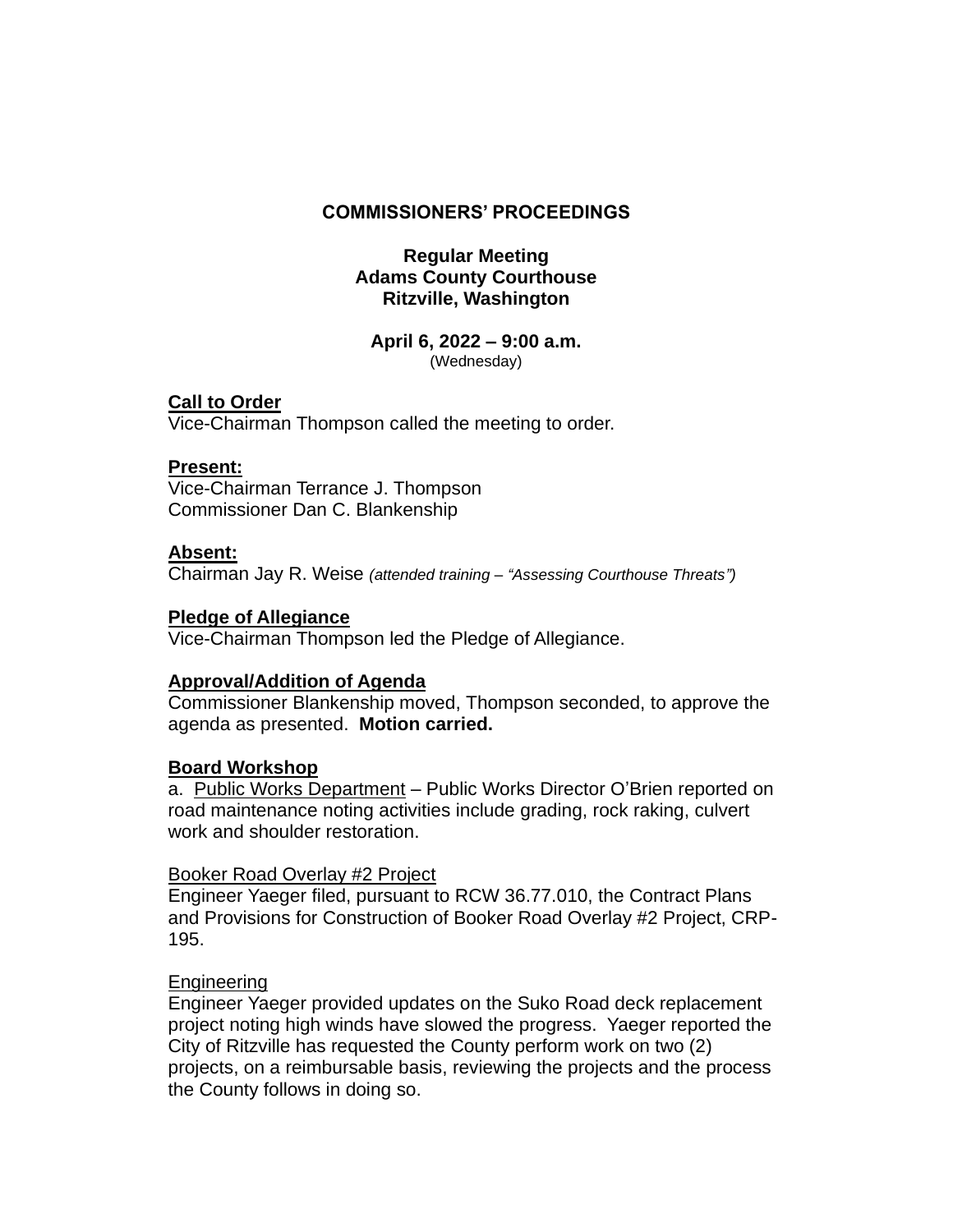# Sheriff's Department Vehicles

Engineer Yaeger requested and received Board **concurrence to purchase three (3) new 2022 Ford Police Interceptor SUV vehicles in the amount of \$166,040.62.** The vehicles were included in the 2022 budget and are being purchased off state bid.

### Public Works Equipment

Engineer Yaeger reviewed bids of two (2) power brooms. Based on the recommendation of the Public Works Department, the Board provided **consensus authorization to purchase two (2) Superior DT74, selfpropelled power brooms from Pape Machinery, Pasco, Washington, at a cost of \$139,385.75, including a trade-in value of two (2) Superior brooms.** The equipment is a 2022 budgeted item.

### **Facilities**

Public Works Director O'Brien provided the following updates:

- The door has been delivered and is being installed in the juvenile department this week.
- Avista Utilities is continuing to trim trees at the Adams County fairgrounds.
- Garland, through Omni Partners, has put together a base bid and a scope of work for the Ritzville Health Department for roof repair as well as an update to the electrical service going into the building at a cost of approximately \$245,000. The next step is for them to go back with the scope of work and obtain three quotes from roofing contractors and three quotes from electrical contractors. Additionally, a structural analysis of the roof will need to be completed prior to work being performed. O'Brien requested and received **consensus authorization to authorize Garland to obtain quotes and to prepare a final contract to begin the work.**

# Adams County Jail HVAC Replacement

Public Works Director O'Brien reviewed the Adams County Jail HVAC Replacement project noting the project is to supply and replace one (1) 20-ton condensing unit, one evaporator coil and piping between the two, as well as supply and replace one (1) existing heating boiler. Action is anticipated April 12, 2022.

# **Board Workshop**

Geographic Information System Department – Director Stolsig reported on objectives and goals noting he has been working with Auditor Hunt on precinct boundaries and has completed that project. Additionally, Stolsig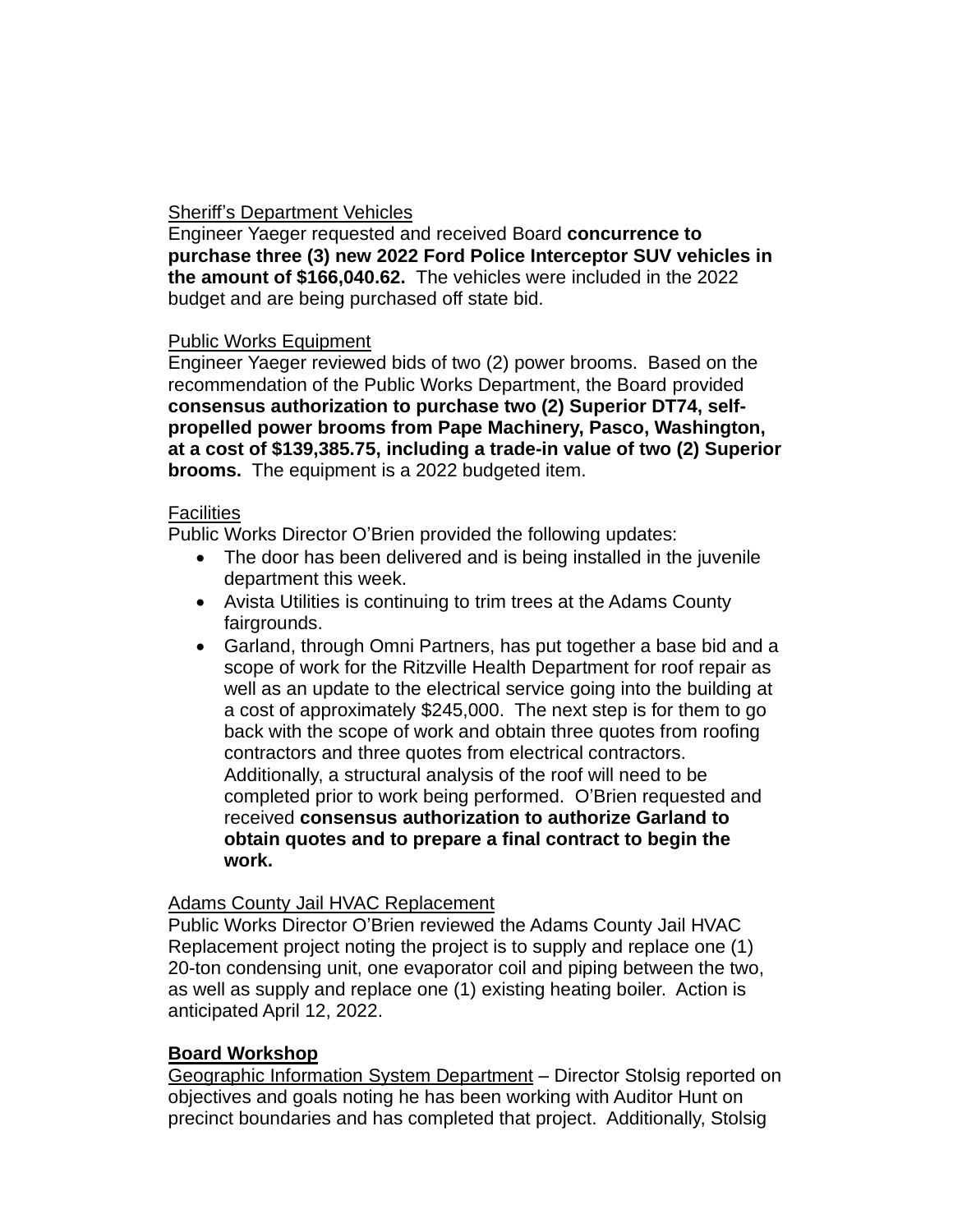reported working with the Sheriff's office with E911 boundary data; and, working with the Assessor's office in creating new sales shape files and mapping projects.

Emergency Management Department – Director Duffey provided updates on the outreach partnership and budgetary matters noting additional Emergency Management funding is anticipated for outreach and education for the Adams County area. Duffey reviewed a Consultant Agreement for Professional Services between Perteet, Inc., Everett, Washington and Adams County to provide services relating to the Adams County Multi-Hazard Mitigation Plan in an amount not to exceed \$59,865.00. Action is anticipated April 12, 2022.

Additionally, Duffey requested and received **consensus authorization to reallocate Homeland Security funding, Grant Contract SCEM-2011, E-21-086, ending December 31, 2022**, noting the request is to reallocate \$10,000 from salaries to goods and services, due to her department partnering with the Sheriff's office on communication projects.

Building and Planning Department – Director Wiltse reported on long range planning activities with the Planning Commission on county issues; the Shoreline Master Program contract has been forwarded to Attorney Barden for review; and, enforcement actions through his department. The Building and Planning Department fee schedules were discussed. Assistant Director Lorenz reviewed fire line safety inspection software with additional clarification being sought by Lorenz prior to requesting action. Additionally, Lorenz reported May, 2022 is Building Safety Month and reviewed a proclamation for Board consideration. No action was taken at this time. Updates to the Building and Planning Department website were reviewed.

Central Services Department – Director Boness reported on Central Services operations noting a current issue being worked on is obtaining quotes to expand the county network. Additionally, Boness provided an update on KnowBe4 activities.

#### **Executive Session**

At 11:23 a.m. Vice-Chairman Thompson announced the Board would recess into Executive Session for fifteen (15) minutes under RCW  $42.30.110(1)(g) -$  To evaluate the qualifications of an applicant for public employment or to review the performance of a public employee.: Additionally present were Prosecutor Flyckt and Public Works Director O'Brien. No action anticipated.